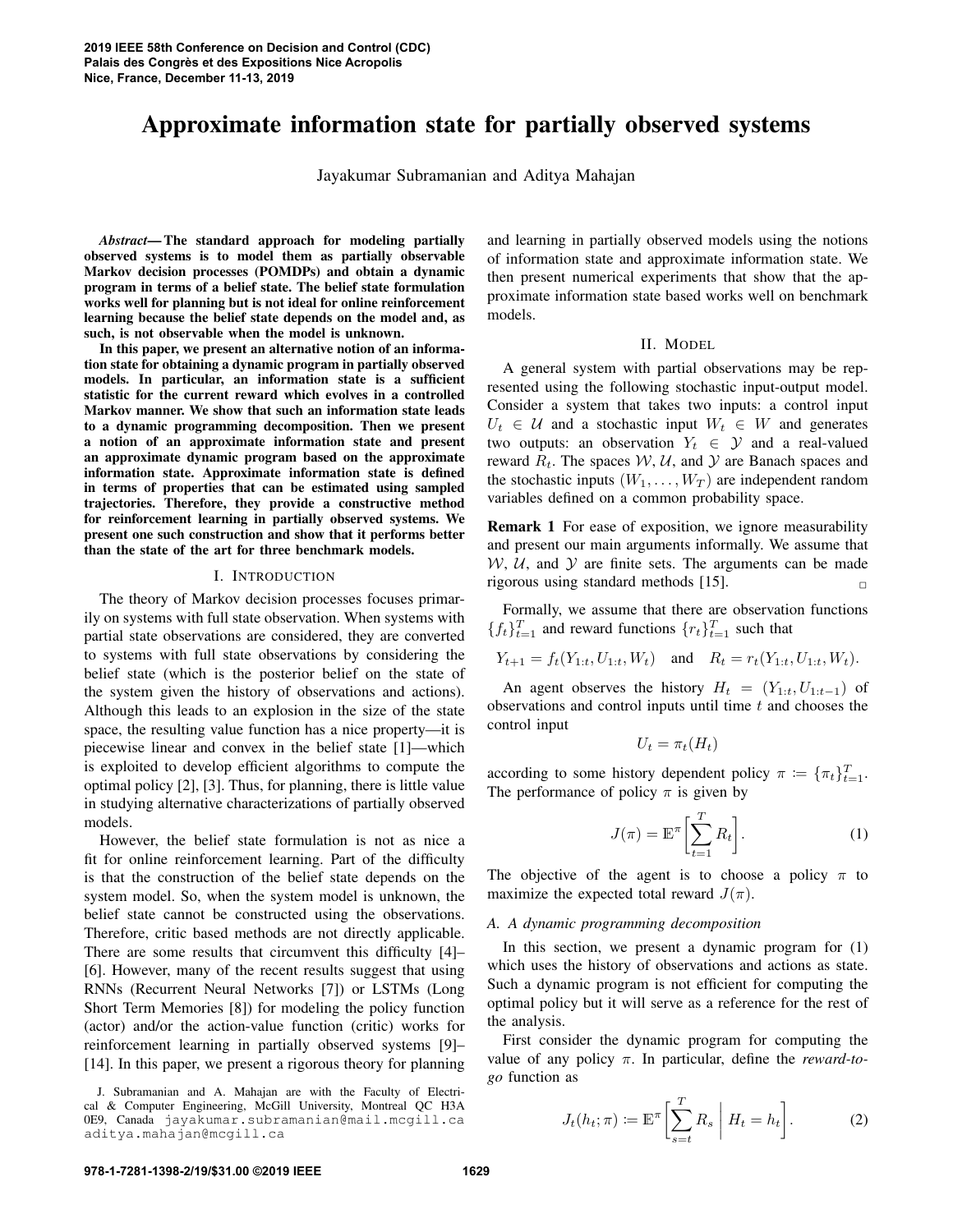From definitions in (1) and (2), we have

$$
J(\pi) = \mathbb{E}[J_1(H_1; \pi)].
$$

Thus, the dynamic program (3) gives a recursive method to compute  $J(\pi)$ .

Let  $J_{T+1}(h_{T+1}; \pi) := 0$ . Then, the reward to go functions can be computed recursively as follows:

$$
J_t(h_t; \pi) \stackrel{(a)}{=} \mathbb{E}^{\pi} \bigg[ R_t + \mathbb{E} \bigg[ \sum_{s=t+1}^T R_s \mid H_{t+1} \bigg] \mid H_t = h_t \bigg]
$$

$$
= \mathbb{E}^{\pi} \big[ R_t + J_{t+1}(H_{t+1}; \pi) \mid H_t = h_t \big], \tag{3}
$$

where (*a*) follows from the towering property of conditional expectation and the fact that  $H_t \subseteq H_{t+1}$ . Note that  $J_t(h_t; \pi)$ only depends on the future policy  $(\pi_t, \dots, \pi_T)$  and not on the past policy  $(\pi_1, \ldots, \pi_{t-1})$ .

Now, recursively define the following *value functions*.  $V_{T+1}(h_{T+1}) \coloneqq 0$  and for  $t \in \{T, \ldots, 1\}$ :

$$
Q_t(h_t, u_t) = \mathbb{E}[R_t + V_{t+1}(H_{t+1}) | H_t = h_t, U_t = u_t]
$$
 (4)

and

$$
V_t(h_t) = \max_{u_t \in \mathcal{U}} Q_t(h_t, u_t).
$$
 (5)

**Theorem 1** *A policy*  $\pi = (\pi_1, \dots, \pi_T)$  *is optimal if and only if it satisfies*

$$
\pi_t(h_t) \in \arg\max_{u_t \in \mathcal{U}} Q_t(h_t, u_t). \tag{6}
$$

PROOF To prove this, we need to show the following:

(C) At any time *t*,  $J_t(h_t, \pi) \leq V_t(h_t)$ , with equality if and only if  $(\pi_t, \pi_{t+1}, \ldots, \pi_T)$  satisfy (6).

We prove this using backward induction. At  $t = T + 1$ , (C) is satisfied by definition and this forms the basis of induction. We assume that  $(C)$  holds for time  $t + 1$ , which is the induction hypothesis. Then for time  $t$ , we have from  $(3)$ ,

$$
J_t(h_t; \pi) = \mathbb{E}^{\pi} \left[ R_t + J_{t+1}(H_{t+1}; \pi) \mid H_t = h_t \right]
$$
  
\n
$$
\leq \mathbb{E}^{\pi} \left[ R_t + V_{t+1}(H_{t+1}) \mid H_t = h_t \right]
$$
  
\n
$$
\leq V_t(h_t),
$$

where (*a*) follows from the induction hypothesis and (*b*) follows from the definition of the value function (5) and (4). From the induction hypothesis, the equality in (*a*) is achieved if and only if  ${\{\pi_s\}_{s>t}}$  satisfy (6). From (5), we see that the equality in (*b*) is achieved if and only if  $\pi_t(h_t) \in$ arg max<sub>u</sub>∈u  $Q_t(h_t, u)$ , i.e.,  $\pi_t$  satisfies (6). Hence, (C) holds at time  $t$ .

### *B. Information state and a simplified dynamic program*

Let  $\mathcal{F}_t = \sigma(H_t)$  denote the filtration generated by the history of observations and control actions.

**Definition 1** An information state  $\{Z_t\}_{t\geq 1}$ ,  $Z_t \in \mathcal{Z}$ , is an  $\mathcal{F}_t$  adapted process (therefore, there exist functions  $\{\vartheta_t\}_{t=1}^T$ such that  $Z_t = \vartheta_t(H_t)$ ) that satisfies the following properties:

(P1) Sufficient for performance evaluation, i.e.,

$$
\mathbb{E}[R_t | H_t = h_t, U_t = u_t] =
$$
  

$$
\mathbb{E}[R_t | Z_t = \vartheta_t(h_t), U_t = u_t].
$$

(P2) Sufficient to predict itself, i.e., for any Borel subset *A* of *Z*,

$$
\mathbb{P}(Z_{t+1} \in A \mid H_t = h_t, U_t = u_t) =
$$
  

$$
\mathbb{P}(Z_{t+1} \in A \mid Z_t = \vartheta_t(h_t), U_t = u_t).
$$

There is no restriction on the space  $Z$ , although an information state is useful only when the space  $Z$  is "small" in an appropriate sense. We have assumed that the space *Z* is time-homogeneous for convenience. In some situations, it may be more convenient to construct an information state which takes values in spaces that are changing with time.

For some models, instead of (P2), it is easier to verify the following stronger conditions:

(P2a) Evolves in a state-like manner, i.e., there exist measurable functions  $\{\varphi_t\}_{t=1}^T$  such that

$$
Z_{t+1} = \varphi_t(Z_t, Y_{t+1}, U_t).
$$

(P2b) Is sufficient for predicting future observations, i.e., for any Borel measurable subset *A* of *Y*,

$$
\mathbb{P}(Y_{t+1} \in A \mid H_t = h_t, U_t = u_t) =
$$
  
 
$$
\mathbb{P}(Y_{t+1} \in A \mid Z_t = \vartheta_t(h_t), U_t = u_t).
$$

**Proposition 1** *(P2a)* and *(P2b) imply (P2)*.

PROOF For any Borel measurable subset *A* of *Z*, we have

$$
\mathbb{P}(Z_{t+1} \in A \mid H_t = h_t, U_t = u_t)
$$
\n
$$
\stackrel{(a)}{=} \sum_{y_{t+1} \in \mathcal{Y}} \mathbb{P}(Y_{t+1} = y_{t+1}, Z_{t+1} \in A \mid H_t = h_t, U_t = u_t)
$$
\n
$$
\stackrel{(b)}{=} \sum_{y_{t+1} \in \mathcal{Y}} \mathbb{1}\{\varphi_t(\vartheta_t(h_t), y_{t+1}, u_t) \in A\}
$$
\n
$$
\stackrel{(c)}{=} \sum_{y_{t+1} \in \mathcal{Y}} \mathbb{1}\{\varphi_t(\vartheta_t(h_t), y_{t+1}, u_t) \in A\}
$$
\n
$$
\stackrel{(c)}{=} \sum_{y_{t+1} \in \mathcal{Y}} \mathbb{1}\{\varphi_t(\vartheta_t(h_t), y_{t+1}, u_t) \in A\}
$$
\n
$$
\stackrel{(d)}{=} \mathbb{P}(Z_{t+1} \in A \mid Z_t = \vartheta_t(h_t), U_t = u_t)
$$

where (*a*) follows from the law of total probability, (*b*) follows from (P2a), (*c*) follows from (P2b) and (*d*) from the law of total probability.

Note that  $Z_t = H_t$  is always an information state, so an information state always exists. It is straight-forward to show that if we construct a state space model for the above inputoutput model, then the belief on the state given the history of observations and controls is an information state. Below we present an example of a non-trivial information state that is much simpler than the belief state.

Example 1 (Machine Maintenance) Consider a machine which can be in one of *n* ordered states where the first state is the best and the last state is the worst. The production cost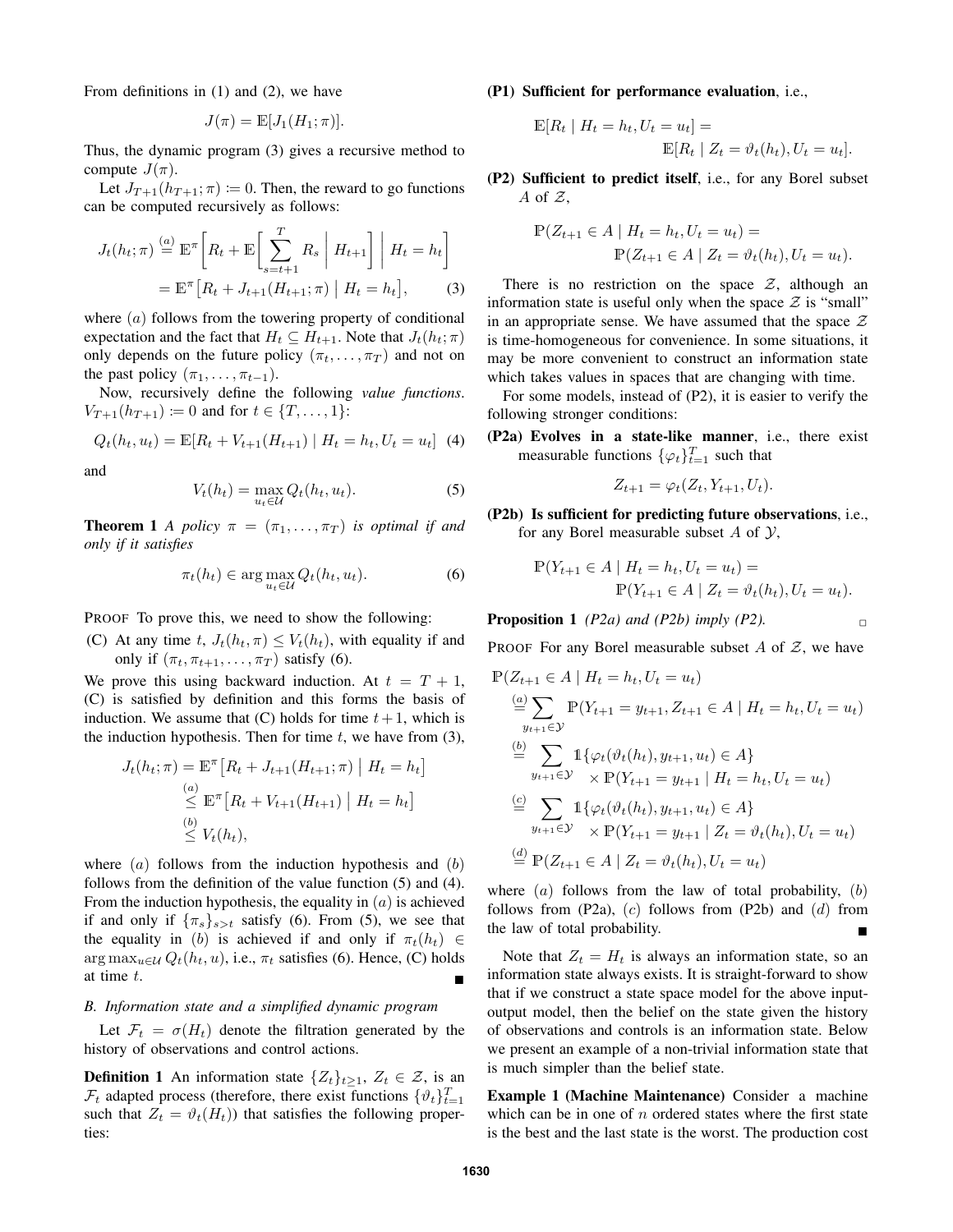increases with the state of the machine. The state evolves in a Markovian manner. At each time, an agent has the option to either run the machine or stop and inspect it for a cost. After inspection, s/he may either repair it (at a cost that depends on the state) or replace it (at a fixed cost). The objective is to identify a maintenance policy to minimize the cost of production, inspection, repair, and replacement.

Let  $\tau$  denote the time of last inspection and  $S_{\tau}$  denote the state of the machine after inspection, repair, or replacement. Then, it can be shown that  $(S_{\tau}, t - \tau)$  is an information state for the system.  $\Box$ 

The main feature of an information state is that one can always write a dynamic program based on an information state.

**Theorem 2** Let  $\{Z_t\}_{t=1}^T$  be an information state. Recur*sively define value functions*  $\{\tilde{V}_t\}_{t=1}^{T+1}$ , where  $\tilde{V}_t$ :  $Z_t \mapsto \mathbb{R}$  $\overline{V}_{T+1}(z_{T+1}) = 0$  *and for*  $t \in \{T, \ldots, 1\}$ :

$$
\tilde{Q}_t(z_t, u_t) = \mathbb{E}[R_t + \tilde{V}_{t+1}(Z_{t+1}) | Z_t = z_t, U_t = u_t]
$$
  

$$
\tilde{V}_t(z_t) = \max_{u_t \in \mathcal{U}} \tilde{Q}_t(z_t, u_t).
$$
 (7)

*Then, we have the following:*

$$
Q_t(h_t, u_t) = \tilde{Q}_t(\vartheta_t(h_t), u_t) \text{ and } V_t(h_t) = \tilde{V}_t(\vartheta_t(h_t)). \text{ (8)}
$$

PROOF We prove the result by backward induction. By construction, (8) is true at time  $T+1$ . This forms the basis of induction. Assume that  $(8)$  is true at time  $t+1$  and consider the system at time *t*. Then,

$$
Q_t(h_t, u_t) = \mathbb{E}[R_t + V_{t+1}(H_{t+1}) | H_t = h_t, U_t = u_t]
$$
  
\n
$$
\stackrel{(a)}{=} \mathbb{E}[R_t + \tilde{V}_{t+1}(\vartheta_{t+1}(H_{t+1})) | H_t = h_t, U_t = u_t]
$$
  
\n
$$
\stackrel{(b)}{=} \mathbb{E}[R_t + \tilde{V}_{t+1}(Z_{t+1}) | Z_t = \vartheta_t(h_t), U_t = u_t]
$$
  
\n
$$
\stackrel{(c)}{=} \tilde{Q}_t(\vartheta_t(h_t), u_t),
$$

where (*a*) follows from the induction hypothesis, (*b*) follows from the properties of information state, and (*c*) follows from the definition of  $\tilde{Q}$ . This shows that the action-value functions are equal. By maximizing over the actions, we get that the value functions are also equal.  $\blacksquare$ 

Remark 2 In light of Theorem 2, an information state may be viewed as a generalization of the traditional notion of state [16], [17]. Traditionally, the state of an input-output system is sufficient for input-output mapping. In contrast, the information state is sufficient for dynamic programming.

The notion of information state is also related to sufficient statistics for optimal control [18]. However, in contrast to [18], we do not assume a state space model for the underlying system so it is easier to develop reinforcement learning algorithms using our notion of an information state.  $\Box$ 

Coming back to Example 1, Theorem 2 shows that we can write a dynamic program for that model using the information state  $(S_{\tau}, t - \tau)$ , which takes values in a countable set. This countable state dynamic program is considerably simpler than the standard belief state dynamic program typically used for that model. Another feature of the information state formulation is that the information state  $(S_{\tau}, t - \tau)$  does not depend on the transition probability of the state of the machine or the cost of inspection or repair. Thus, if these model parameters were unknown, we can use a standard reinforcement learning algorithm to find an optimal policy which maps  $(S_\tau, t - \tau)$  to current action.

Given these benefits of a good information state, it is natural to consider a data-driven approach to identify an information state. An information state identified from data will not be exact and it is important to understand what is the loss in performance when using an approximate information state. In the next section, we present a notion of approximate information state and bound the approximation error.

### III. APPROXIMATE INFORMATION STATE (AIS)

Roughly speaking, a compression of the history is an approximate information state if it approximately satisfies (P1) and (P2). This intuition can be made precise as follows.

**Definition 2** Given positive numbers  $\varepsilon$  and  $\delta$ , an  $(\varepsilon, \delta)$ approximate information state  $\{\hat{Z}_t\}_{t=1}^T$ , where  $\hat{Z}_t$  takes values in a in a Polish metric space  $(\mathcal{Z}, d)$ , is an  $\mathcal{F}_t$  adapted process (therefore, there exist functions  $\{\hat{\vartheta}_t\}_{t=1}^T$  such that  $\hat{Z}_t = \hat{\vartheta}_t(H_t)$ ) that satisfies the following properties:

(AP1) Sufficient for approximate performance evaluation, i.e.,

$$
\begin{aligned} \left| \mathbb{E}[R_t \mid H_t = h_t, U_t = u_t] - \\ \mathbb{E}[R_t \mid \hat{Z}_t = \hat{\vartheta}_t(h_t), U_t = u_t] \right| &\leq \varepsilon. \end{aligned}
$$

(AP2) Sufficient to predict itself approximately. For any Borel subset *A* of *Z*ˆ define,

$$
\mu_t(A) = \mathbb{P}(\hat{Z}_{t+1} \in A \mid H_t = h_t, U_t = u_t)
$$

and

$$
\nu_t(A) = \mathbb{P}(\hat{Z}_{t+1} \in A \mid \hat{Z}_t = \hat{\vartheta}_t(h_t), U_t = u_t).
$$

Then,

$$
\mathcal{K}(\mu_t, \nu_t) \le \delta,
$$

where  $K(\cdot, \cdot)$  denotes the Wasserstein or Kantorovich-Rubinstein distance<sup>1</sup> between two distributions.

Remark 3 Kantorovich-Rubinstein duality [19] states that for any probability measures  $\mu$  and  $\nu$  on  $\mathcal{X}$ ,

$$
\mathcal{K}(\mu,\nu)=\sup_{\|f\|_{\mathrm{Lip}}\leq 1}\Bigl|\int_{\mathcal{X}}f d\mu-\int_{\mathcal{X}}f d\nu\Bigr|
$$

where *∥f∥*Lip denotes the Lipschitz constant of a function *f* (with respect to the metric *d*). This along with (P2) imply

<sup>1</sup>Let  $(X, d)$  be a Polish metric space. For any two probability measures  $\mu, \nu$  on *X*, the Wasserstein distance between  $\mu$  and  $\nu$  is:

$$
\mathcal{K}(\mu,\nu) = \inf_{\pi \in \Pi(\mu,\nu)} \int_{\mathcal{X}} d(x,y) d\pi(x,y)
$$

where Π represents the product space of the two distributions.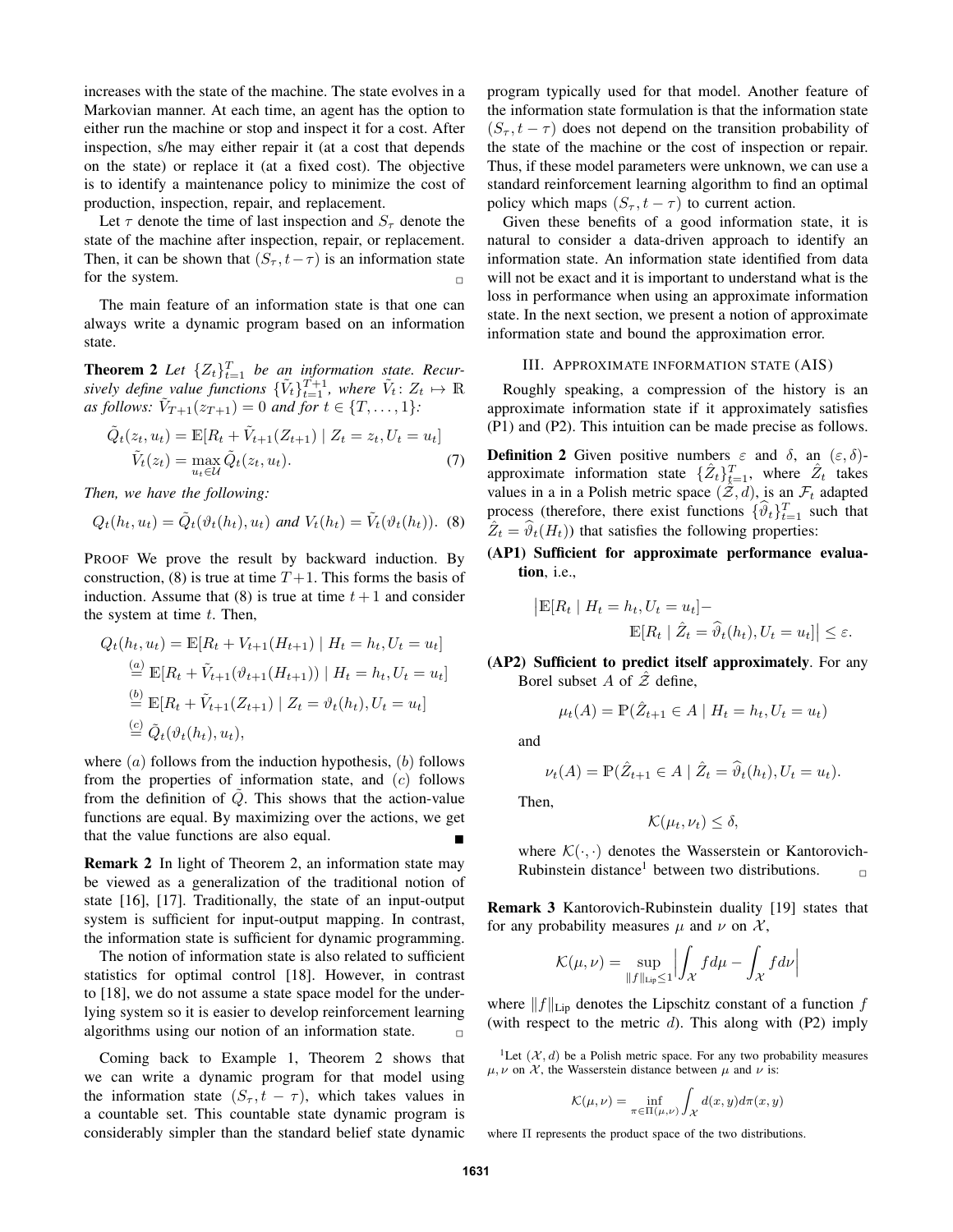that for a Lipschitz continuous function  $\hat{V}: \hat{Z} \to \mathbb{R}$  with Lipschitz constant  $L_V$  (with respect to the metric *d*),

$$
\begin{aligned} \left| \mathbb{E}[\hat{V}(\hat{Z}_{t+1})|H_t=h_t,U_t=u_t] - \\ \mathbb{E}[\hat{V}(\hat{Z}_{t+1})|\hat{Z}_t=\hat{\vartheta}_t(h_t),U_t=u_t] \right| \le L_V \delta. \end{aligned}
$$

Our main result is that one can write an approximate dynamic program based on an approximate information state.

**Theorem 3** Let  $\{\hat{Z}_t\}_{t=1}^T$  be an  $(\varepsilon, \delta)$ -approximate infor*mation state. Recursively define value functions*  $\{\widehat{V}_t\}_{t=1}^{T+1}$ , *where*  $\hat{V}_t: \hat{Z}_t \mapsto \mathbb{R}$  *as follows:*  $\hat{V}_{T+1}(\hat{z}_{T+1}) = 0$  *and for*  $t \in \{T, \ldots, 1\}$ *:* 

$$
\widehat{Q}_t(\hat{z}_t, u_t) = \mathbb{E}[R_t + \widehat{V}_{t+1}(\hat{Z}_{t+1}) | \widehat{Z}_t = \hat{z}_t, U_t = u_t]
$$
  

$$
\widehat{V}_t(\hat{z}_t) = \max_{u_t \in \mathcal{U}} \widehat{Q}_t(\hat{z}_t, u_t).
$$
 (9)

*Suppose*  $\hat{V}_t$  *is Lipschitz continuous with Lipschitz constant L<sup>V</sup> . Then, we have the following:*

$$
|Q_t(h_t, u_t) - \tilde{Q}_t(\tilde{\vartheta}_t(h_t), u_t)| \le (T - t)(\varepsilon + L_V \delta) + \varepsilon
$$
  

$$
|V_t(h_t) = \tilde{V}_t(\hat{\vartheta}_t(h_t))| \le (T - t)(\varepsilon + L_V \delta) + \varepsilon.
$$
 (10)

PROOF We prove the result by backward induction. By construction, (10) is true at time  $T+1$ . This forms the basis of induction. Assume that (10) is true at time  $t+1$  and consider the system at time *t*. Let  $C = (T - t - 1)(\varepsilon + L_V \delta) + \varepsilon$ . Then,

$$
Q_t(h_t, u_t) = \mathbb{E}[R_t + V_{t+1}(H_{t+1}) | H_t = h_t, U_t = u_t]
$$
  
\n
$$
\leq \mathbb{E}[R_t + \hat{V}_{t+1}(\hat{\theta}_{t+1}(H_{t+1})) | H_t = h_t, U_t = u_t] + C
$$
  
\n
$$
\leq (\mathbb{E}[R_t | \hat{Z}_t = \hat{\theta}_t(h_t), U_t = u_t] + \varepsilon)
$$
  
\n
$$
+ (\mathbb{E}[\hat{V}_{t+1}(\hat{Z}_{t+1}) | \hat{Z}_t = \hat{\theta}_t(h_t), U_t = u_t] + L_V \delta) + C
$$
  
\n
$$
= \hat{Q}_t(\hat{\theta}_t(h_t), u_t) + (T - t)(\varepsilon + L_V \delta) + \varepsilon.
$$

where (*a*) follows from the induction hypothesis and (*b*) follows from (AP1) and Remark 3. The reverse inequality can be proven using a similar argument. By maximizing over actions, we get the relationship between the value functions.

Based on Prop. 1, we provide an alternative characterization of an approximate information state. We can replace (AP2) with the following stronger conditions:

- (AP2a) Evolves in a state-like manner, i.e., there exist measurable functions  $\{\hat{\varphi}_t\}_{t=1}^T$  such that  $\hat{Z}_{t+1}$  =  $\hat{\varphi}_t(\hat{Z}_t, Y_{t+1}, U_t)$ . Moreover, these functions are Lipschitz in *Y* with Lipschitz constant *L<sup>U</sup>* .
- (AP2b) Is sufficient for predicting future observations approximately. For any Borel subset *A* of *Y* define,  $\mu_t(A) = \mathbb{P}(Y_{t+1} \in A \mid H_t = h_t, U_t = u_t)$  and  $\nu_t(A) = \mathbb{P}(Y_{t+1} \in A \mid \hat{Z}_t = \hat{\vartheta}_t(h_t), U_t = u_t)$ . Then,  $\mathcal{K}(\mu_t, \nu_t) \leq \delta$ ,

Proposition 2 *If (AP2) is replaced by (AP2a) and (AP2b), the result of Theorem 3 holds with*  $L_V$  *replaced by*  $L_U L_V$ . PROOF If (AP2) is replaced by (AP2a) and (AP2b), the statement of Remark 3 holds with  $L_V$  replaced by  $L_U L_V$ . Using this in Theorem 3 gives the desired result.  $\blacksquare$ 

**Corollary 1** *Suppose*  $\{Z_t\}_{t=1}^T$  *is an information state and*  $\{\hat{Z}_t\}_{t=1}^T$  *is an*  $(\varepsilon, \delta)$ *-approximate information state. Then for* any realization  $h_t$  of  $H_t$ , we have the following:

$$
|Q_t(\vartheta_t(h_t), u_t) - \widehat{Q}_t(\widehat{\vartheta}_t(h_t), u_t)| \le (T - t)(\varepsilon + L_V \delta) + \varepsilon
$$
  

$$
|V_t(\vartheta_t(h_t)) - \widehat{V}_t(\widehat{\vartheta}_t(h_t))| \le (T - t)(\varepsilon + L_V \delta) + \varepsilon.
$$
 (11)

PROOF The result follows from Theorems 2 and 3.

### *A. Replacing Wasserstein distance by total variation*

It is possible to replace the Wasserstein distance in (AP2) by the total variation distance<sup>2</sup>  $\|\mu_t - \nu_t\|_{TV}$ . In particular, suppose we define an  $(\varepsilon, \delta)$ -approximate information state as a process that satisfies (AP1) and

$$
\|\mu_t - \nu_t\|_{TV} \le \delta.
$$

Then there are two ways to bound the approximation error in this case:

1) In Theorem 3, we replace the condition that  $\hat{V}_t$  is Lipschitz with the condition that  $\hat{V}_t$  is uniformly bounded and  $L_V$  denotes the sup-norm of  $V_t$ , i.e.,  $L_V =$  $||\hat{V}||_{\infty}$  := sup<sub> $\hat{z} \in \hat{Z}$ | $\hat{V}(\hat{z})$ |. This result holds because,</sub> *∥µ*<sup>*t*</sup> − *v*<sup>*t*</sup> *|TV* <  $\delta$  implies that for any function  $\hat{V}_t$ :

$$
\left| \int_{\hat{\mathcal{Z}}} \hat{V}_t d\mu_t - \int_{\hat{\mathcal{Z}}} \hat{V}_t d\nu_t \right| \leq ||\hat{V}_t||_{\infty} \delta.
$$

2) If  $\hat{Z}$  is a bounded metric space with diameter  $D$ , then [19, Case 6.16] gives:

$$
\mathcal{K}(\mu,\nu) \le D \|\mu - \nu\|_{TV}.
$$

Thus, the result of Theorem 3 holds with *δ* replaced by *Dδ*.

- *B. Remarks and discussion*
	- *•* The notion of approximate information state is related to predictive state representation (PSR) [5], which predicts a distribution on the future observations given the current history and future actions. Thus, PSR is a state sufficient for input-output models. However, PSR does not predict future rewards, so it is not sufficient for performance evaluation, and therefore, for dynamic programming.
	- The notion of information state is also related to bisimulation based equivalence [20], which constructs an equivalence in the belief state that is sufficient for dynamic programming. In principle, the bisimulation equivalence may be relaxed using bisumulation metrics [21] to obtain an approximate information state.

<sup>2</sup>The total variance metric between two probability measures  $\mu$  and  $\nu$  is:

$$
\|\mu - \nu\|_{TV} := \sup_{f: \|f\|_{\infty} \le 1} \left| \int f(x) \mu(dx) - \int f(x) \nu(dx) \right|.
$$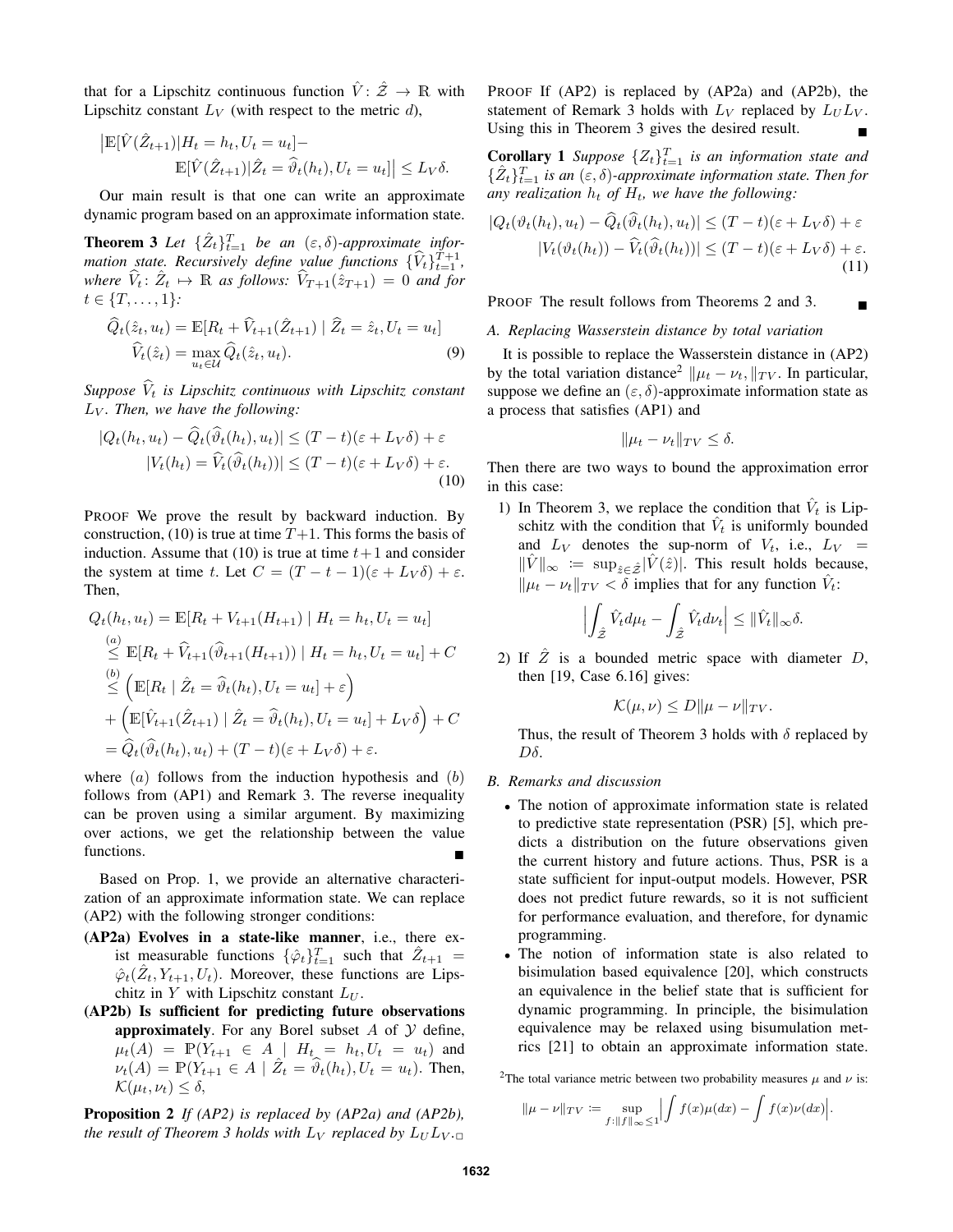The key difference in our definition of information state is that we do not assume a state space model. So, an approximate information state is a compression of the history and not just a compression of the beliefs. Therefore, it is easier to develop reinforcement learning algorithms based on approximate information state.

*•* A reinforcement learning algorithm based on properties very similar to our definition of approximate information state was presented in [14]. However, that paper did not include an approximation result similar to Theorem 3 and, therefore, did not provide any performance guarantees.

#### *C. Relationship to state aggregation*

Suppose the approximate information state is a compression of an information state  $Z_t$ , rather than the history  $H_t$ . In particular, there exist measurable functions  $\tilde{\vartheta}_t$  such that  $\hat{Z}_t = \tilde{\vartheta}_t(Z_t)$ . Such a compression is called a state-based  $(\varepsilon, \delta)$  approximate information state if:

\n- 1) 
$$
|\mathbb{E}[R_t | Z_t = z_t, U_t = u_t]
$$
\n
	\n- $-\mathbb{E}[R_t | \hat{Z}_t = \tilde{\vartheta}_t(z_t), U_t = u_t]| \leq \varepsilon$
	\n\n
\n- 2) Let  $\mu_t(A) = \mathbb{P}(\hat{Z}_{t+1} \in A | Z_t = z_t, U_t = u_t)$  and  $\nu_t(A) = \mathbb{P}(\hat{Z}_{t+1} \in A | \hat{Z}_t = \tilde{\vartheta}_t(z_t), U_t = u_t)$ . Then  $\mathcal{K}(\mu_t, \nu_t) \leq \delta$ .
\n

Then, similar to Theorem 3, we can show that:

$$
|Q_t(z_t, u_t) - \widehat{Q}_t(\tilde{\vartheta}_t(z_t), u_t)| \le (T - t)(\varepsilon + L_V \delta) + \varepsilon
$$
  

$$
|V_t(z_t) - \widehat{V}_t(\tilde{\vartheta}_t(z_t))| \le (T - t)(\varepsilon + L_V \delta) + \varepsilon.
$$

These bounds are similar to bounds for aggregating Markov decision processes obtained in [22].

### IV. EXTENSION TO INFINITE HORIZON

In this section, we explain how to extend the notions of information state and approximate information state to infinite horizon discounted reward setup where the performance of a policy is given by

$$
J_{\infty}(\pi) = \mathbb{E}^{\pi} \bigg[ \sum_{t=1}^{\infty} \beta^{t-1} R_t \bigg],
$$

where  $\beta \in (0, 1)$  is the discount factor. Such an extension is non-trivial because we do not assume a state space model for the system. So in the infinite horizon case, the history dependent dynamic program (3) cannot be written as the fixed point of a time-homogeneous contractive operator. Nonetheless, we show that when the per-step reward is uniformly bounded, the obvious extensions of the information state to infinite horizon works.

# *A. Information state for infinite horizon*

**Definition 3** An  $\mathcal{F}_t$ -adapted process  $\{Z_t\}_{t>1}$  is an information state for infinite horizon if, in addition to satisfying (P1) and (P2), it satisfies the following:

(S) The expectation  $\mathbb{E}[R_t|Z_t = \vartheta_t(H_t), U_t = u_t]$  and the transition kernel  $P(Z_{t+1} \in A | Z_t = \vartheta_t(H_t), U_t = u_t)$ are time-homogeneous.

We refer to such a process as time-homogeneous information state.  $\Box$ 

In time-homogeneous infinite horizon POMDPs, the belief state is an information state because it satisfies (P1) and (P2) and also satisfies (S).

For any time-homogeneous information state, define the Bellman operator  $\mathcal{B}: [\mathcal{Z} \to \mathbb{R}] \to [\mathcal{Z} \to \mathbb{R}]$  as follows: for any uniformly bounded function  $V: \mathcal{Z} \to \mathbb{R}$ 

$$
[BV](z) = \max_{u \in \mathcal{U}} \mathbb{E}[R_t + \beta V(Z_{t+1}) | Z_t = z, U_t = u]. \tag{12}
$$

Because of (S), the expectation on the right hand side does not depend on time. Due to discounting, the operator  $\beta$  is a contraction and therefore, if the rewards are uniformly bounded, the following fixed point equation has a unique bounded solution:

$$
V = BV.
$$
 (13)

Let  $V^*$  be the fixed point and  $\pi^*$  be any policy such that  $\pi^*(z)$  achieves the arg max in the right hand side of (12) for  $\left[\mathcal{B}V^*\right](z)$ . Is is easy to see that  $V^*$  is the performance of the time homogeneous policy  $(\pi^*, \pi^*, \dots)$ . However, it is not obvious that  $V^*$  equals to the optimal performance  $J^{\text{OPT}}$ (defined below), because the proof of Theorem 2 relies on backward induction and is not applicable to infinite horizon models. So, we present an alternative proof below.

**Theorem 4** *Let*  $\{Z_t\}_{t>1}$  *be a time-homogeneous information state process. Suppose the rewards are uniformly bounded and lie in the interval* [0*, M*]*. Let V <sup>∗</sup> be the unique bounded fixed point of the Bellman operator B. Fix a starting time s and let J* OPT *<sup>s</sup> denote the optimal performance from time s onwards, i.e.,*

$$
J_s^{\text{OPT}}(h_s) \coloneqq \max_{\pi} \mathbb{E}^{\pi} \Big[ \sum_{t=s}^{\infty} \beta^{t-s-1} R_t \mid H_s = h_s \Big], \quad (14)
$$

*where the maximum is over all (possibly randomized) history dependent policies. Then,*  $J_s^{\text{OPT}}(h_s) = V^*(\vartheta_s(h_s))$ .

PROOF Fix a time *T > s* and let

$$
J_{s,T}^{\text{OPT}}(h_s) := \max_{\pi} \mathbb{E}^{\pi} \Big[ \sum_{t=s}^{T} \beta^{t-s-1} R_t \mid H_s = h_s \Big]
$$

be the optimal performance for the time interval [*s, T*]. Note that  $J_{s,\infty}^{\text{OPT}} = J_s^{\text{OPT}}$ .

Let  $V^{(0)} = 0$  and iteratively define  $V^{(n+1)} =$  $BV^{(n)}$ . From Theorem 1, we know that  $J_{s,T}^{\text{OPT}}(h_s)$  =  $V^{(T-s)}(\vartheta_s(h_s))$ . Now, we consider two directions:

• We first derive a lower bound on  $J_{s,\infty}^{\text{OPT}}$ . Note that

$$
J_{s,\infty}^{\text{OPT}}(h_s) = \max_{\pi} \mathbb{E}\left[\sum_{t=s}^{\infty} \beta^{t-s-1} R_t \middle| H_s = h_s\right]
$$

$$
\geq \max_{\pi} \mathbb{E}\left[\sum_{t=s}^T \beta^{t-s-1} R_t \middle| H_s = h_s\right]
$$

$$
= J_{s,T}^{\text{OPT}}(h_s) = V^{(T-s)}(\vartheta_s(h_s)). \tag{15}
$$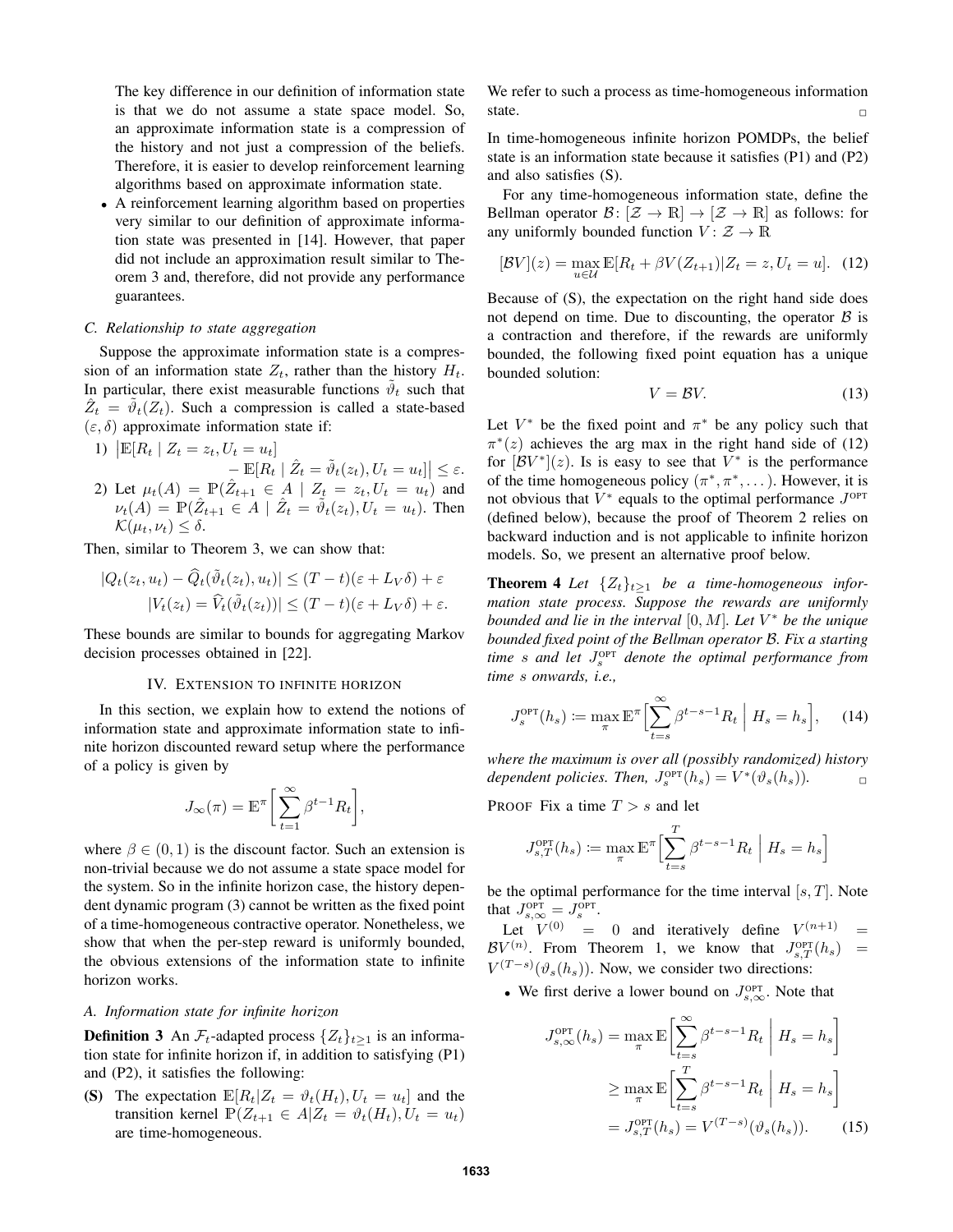• Next, we derive an upper bound on  $J_{s,\infty}^{\text{OPT}}$ . Note that

$$
J_{s,\infty}^{\text{OPT}}(h_s) = \max_{\pi} \mathbb{E} \left[ \sum_{t=s}^{\infty} \beta^{t-s-1} R_t \middle| H_s = h_s \right]
$$
  
\n
$$
\leq \max_{\pi} \mathbb{E} \left[ \sum_{t=s}^{T} \beta^{t-s-1} R_t \middle| H_s = h_s \right] + \sum_{t=T+1}^{\infty} \beta^{t-s-1} M
$$
  
\n
$$
= J_{s,T}^{\text{OPT}}(h_s) + \frac{\beta^T}{1-\beta} M
$$
  
\n
$$
= V^{(T-s)}(\vartheta_s(h_s)) + \frac{\beta^T}{1-\beta} M. \tag{16}
$$

Combining (15) and (16), we get

$$
V^{(T-s)}(\vartheta_s(h_s)) \le J_{s,T}^{\text{OPT}}(h_s) \le V^{(T-s)}(\vartheta_s(h_s)) + \frac{\beta^T}{1 - \beta}M.
$$
\n(17)

Recall that *B* is a contraction. Therefore,  $\lim_{T \to \infty} V^{(T-s)} =$ *V ∗* . Hence, the result follows from (17) by taking the limit  $T \rightarrow \infty$ .

### *B. Approximate information state for infinite horizon*

**Definition 4** An  $\mathcal{F}_t$ -adapted process  $\{\hat{Z}_t\}_{t\geq 1}$  is a  $(\varepsilon, \delta)$ approximate information state for infinite horizon if, in addition to satisfying (AP1) and (AP2), it satisfies the following:

(AS) The expectation  $\mathbb{E}[R_t|\hat{Z}_t = \hat{\theta}_t(H_t), U_t = u_t]$  and the transition kernel  $\mathbb{P}(\hat{Z}_{t+1} \in A | \hat{Z}_t = \hat{\vartheta}_t(H_t), U_t = u_t)$ are time-homogeneous.

We refer to such a process as time-homogeneous approximate information state.

If  $Z$  is a compact subset of the Euclidean space with diameter  $d_{\text{max}}$  and the per step reward is bounded by  $R_{\text{max}}$ , then any  $\hat{\mathcal{Z}}$  valued process satisfies  $\varepsilon \leq R_{\text{max}}$  and  $\delta \leq d_{\text{max}}$ . Thus, any compression is a  $(R_{\text{max}}, d_{\text{max}})$  approximate information state.

As before, define the Bellman operator  $\widehat{\mathcal{B}}: [\widehat{\mathcal{Z}} \to \mathbb{R}] \to$  $[\hat{Z} \rightarrow \mathbb{R}]$  as follows: for any uniformly bounded function  $V: \hat{Z} \to \mathbb{R},$ 

$$
[\widehat{B}V](\widehat{z}) = \max_{u \in \mathcal{U}} \mathbb{E}[R_t + \beta V(\widehat{Z}_{t+1}) | \widehat{Z}_t = \widehat{z}, U_t = u]. \tag{18}
$$

Because of (AS), the expectation on the right hand side does not depend on time. Then, similar to Theorem 4, we can establish the following.

**Theorem 5** Let  $\{\hat{Z}_t\}_{t=1}^{\infty}$  be a time-homogeneous  $(\varepsilon, \delta)$ *approximate information state. Suppose the rewards are uniformly bounded. Let*  $\hat{V}^*$  *be the unique bounded fixed point of*  $V = \widehat{B}V$ *. Suppose*  $\hat{V}^*$  *is Lipschitz continuous with Lipschitz constant L<sup>V</sup> . Then,*

$$
|J_s^{\text{OPT}}(h_s) - V^*(\widehat{\vartheta}_t(h_s))| \le \frac{\varepsilon + \beta L_V \delta}{1 - \beta}.
$$

PROOF The proof follows by combining ideas from Theorems  $3$  and  $4$ .

### V. REINFORCEMENT LEARNING USING APPROXIMATE INFORMATION STATE

In this section, we use an approximate information state to design reinforcement learning algorithms for infinite horizon POMDPs. We split our approach into two steps—a datadriven approach to construct an approximate information state and reinforcement learning using this approximate information state.

# *A. Constructing an approximate information state*

The definition of approximate information state suggests two ways to construct an information state from data: either use  $\vartheta(h_t)$  to determine an approximate information state that satisfies conditions (AP1) and (AP2) or conditions (AP1), (AP2a), and (AP2b). The first approach is more efficient, but the second is easier to understand. So we first describe the latter and then the former.

Note that training a network requires the control inputs  ${U_t}_{t \geq 1}$ . In this section, we assume that the control and the observations have been generated according to a pure exploration policy. In the next section, we will consider the case when policy is being learned along with the approximate information state.

*1) Construction based on (AP1), (AP2a) and (AP2b):* We use two function approximators:

- *•* A recurrent neural network (RNN) or its refinements such as LSTM (Long Short-Term Memory) [8] or GRU (Gated Recurrent Unit) [23] with state  $C_{t-1} = \hat{Z}_{t-1}$ , inputs  $(Y_t, U_{t-1})$  and output  $\hat{Z}_t$ . We denote this function approximator by *ρ*.
- A feed forward network with inputs  $(\hat{Z}_t, U_t)$  and output  $(\tilde{R}_t, \tilde{\nu}_{t+1})$ , where  $\tilde{R}_t$  is a prediction of the expected reward and  $\tilde{\nu}_{t+1}$  is the prediction of  $\nu_{t+1}$ , the distribution of the next observation  $Y_{t+1}$ . We parameterize  $\tilde{\nu}_{t+1}$  as multi-variate Gaussain. We denote this function approximator as *ψ*.

By construction *ρ* satisfies (AP2a). To minimize the *ε* in (AP1), we define the loss functions

$$
\mathcal{L}_R = \frac{1}{B} \sum_{t=1}^B \text{smoothL1}(\tilde{R}_t - R_t),
$$

where *B* is the batch size and

smoothL1(x) = 
$$
\begin{cases} \frac{1}{2}x^2 & \text{if } |x| < 1\\ |x| - \frac{1}{2} & \text{otherwise,} \end{cases}
$$

is the standard smooth approximation for L1 loss. To minimize the  $\delta$  in (AP2), we define the loss function

$$
\mathcal{L}_{\nu} = -\sum_{t=1}^{B-1} \log(\tilde{\nu}_{t+1}(Y_{t+1})),
$$

which is the negative log likelihood loss for  $\tilde{\nu}_t$  and thus approximates the KL-divergence between  $\mu_t$  and  $\nu_t$ . We use the KL-divergence as a surrogate for the Wasserstein distance because: (i) Wasserstein distance is computationally expensive to compute; and (ii) KL-divergence upper bounds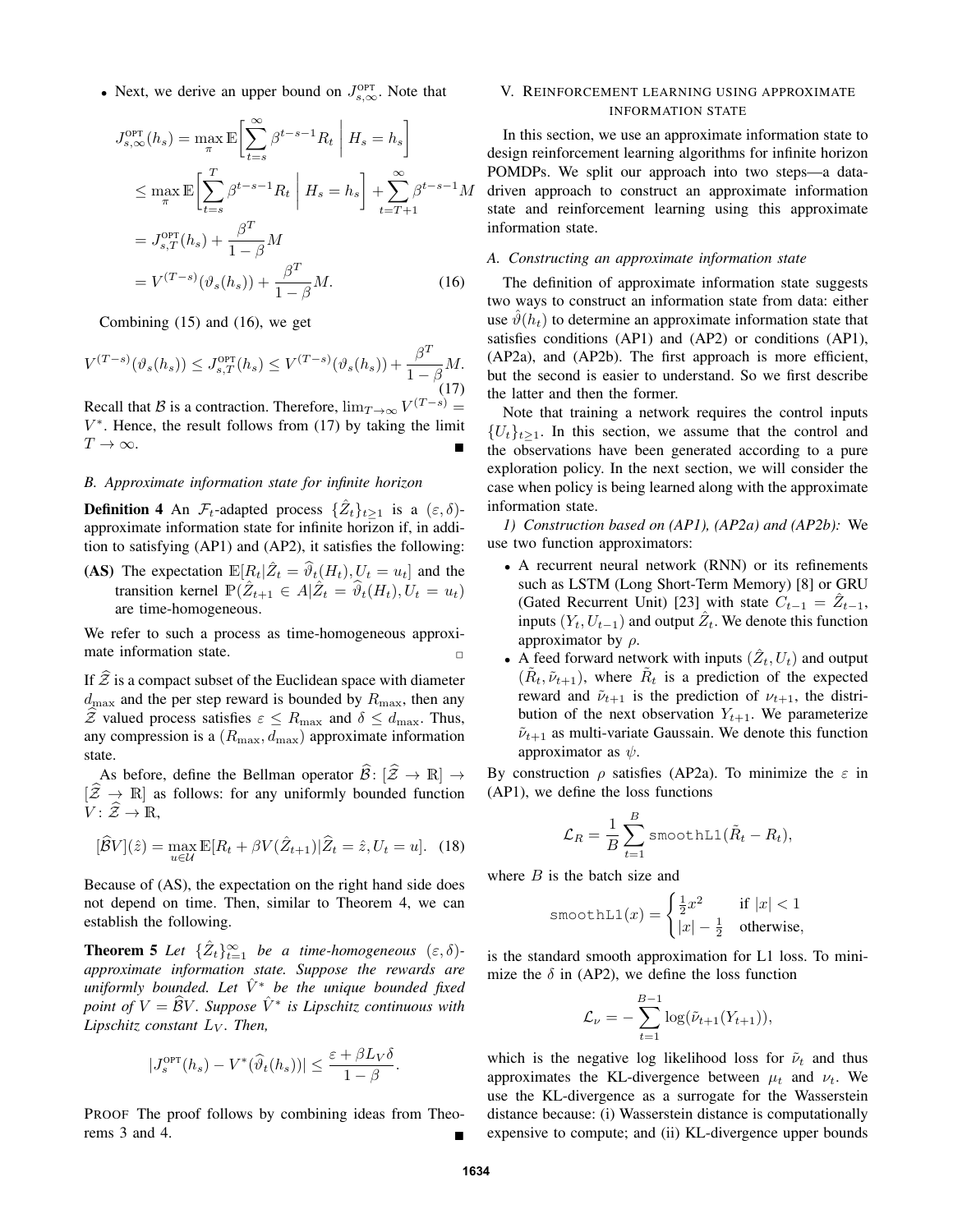

Fig. 1: Neural network based function approximators for RL using AIS.

the total variation (due to Pinsker's inequality), which in turn upper bounds Wasserstein distance for metric spaces with bounded diameter. To train the networks  $\rho$  and  $\psi$ , we use a weighted combination of these losses to get a single scalar loss:

$$
\mathcal{L}_{\rho,\psi} = \lambda \mathcal{L}_R + (1 - \lambda)\mathcal{L}_\nu \tag{19}
$$

where  $\lambda \in [0, 1]$  is a hyperparameter.

*2) Construction based on (AP1) and (AP2):* We use two function approximators:

- *•* A recurrent neural network (RNN) or its refinements such as LSTM (Long Short-Term Memory) [8] or GRU (Gated Recurrent Unit) [23] with state *Ct−*<sup>1</sup>, inputs  $(Y_t, U_{t-1})$  and output  $\hat{Z}_t$ . We denote this function approximator by *ρ*.
- *•* A feed forward network as in the previous case, except that  $\tilde{\nu}_{t+1}$  is the prediction of  $\nu_{t+1}$ , the distribution of the next approximate information state  $\hat{Z}_{t+1}$ . We denote this function approximator as *ψ*.

Note that we do not require  $C_{t-1} = \hat{Z}_{t-1}$  in this case. This is because to satisfy (AP2), the approximate information state just needs to be a function of the history, and not necessarily evolve in a state-like manner. To minimize  $\varepsilon$  and  $\delta$ , we train the networks  $\rho$  and  $\psi$  using the loss function  $\mathcal{L}_{\rho,\psi}$  defined in (19), where  $\mathcal{L}_R$  is as before and

$$
\mathcal{L}_{\nu} = -\sum_{t=1}^{B-1} \log(\tilde{\nu}_{t+1}(\hat{Z}_{t+1})).
$$
 (20)

# *B. Reinforcement learning*

In this section, we present an approach to use the approximate information state for reinforcement learning. Let  $\hat{\pi}_{\theta} : \hat{Z}_t \mapsto \Delta(U_t)$  be a parametrized stochastic policy, where the parameters  $θ$  lie in a closed convex set  $Θ$ . For example,  $\pi_{\theta}$  could be a feed forward neural network with input  $\hat{Z}_t$ and output to be a  $|U_t|$  dimensional vector  $\eta$ , which forms the input to a softmax function, that can be written as:

$$
\pi_{\theta}(u|\hat{z}) = \frac{\exp(\tau \eta_u)}{\sum_{w \in \mathcal{U}} \exp(\tau \eta_w)},\tag{21}
$$

where  $\tau$  is a hyperparameter. In such a policy,  $\theta$  corresponds to the weights of the network. The basic idea behind policy based reinforcement learning is to get sample path based estimates of the performance gradient  $\nabla_{\theta} J$ , which is then used as a gradient loss function for updating the parameters *θ* using stochastic gradient descent.

An architecture for combining the construction of the approximate information state with reinforcement learning is shown in Fig. 1. In this architecture, we train the networks  $(\rho, \phi)$  and  $\pi_{\theta}$  in parallel using a two time-scale algorithm. In particular, by a slight abuse of notation, let *ρ* and *ψ* denote the weights of the corresponding networks. Then,

$$
\begin{bmatrix} \rho_{k+1} \\ \psi_{k+1} \end{bmatrix} = \begin{bmatrix} \rho_k \\ \psi_k \end{bmatrix} + a_k \nabla_{\rho, \psi} \mathcal{L}_{\rho, \psi} \text{ and } \theta_{k+1} = \theta_k + b_k \nabla_{\theta} J(\pi_{\theta_k}),
$$

where the learning rates  $\{a_k\}_{k\geq 1}$  and  $\{b_k\}_{k\geq 1}$  satisfy the standard two time-scale stochastic approximation conditions [24].

#### VI. NUMERICAL EXPERIMENTS

In this section, we use the approximate information state based reinforcement learning for three small dimensional POMDP benchmarks: voicemail [25], tiger [2] and  $4 \times 4$  grid [26]. See [27] for the details of the environments.

We use the approach described in Sec. V-A.2, with the following choices for the networks:

- *•* The *ρ* network is a two layer recurrent neural network, where the input is one-hot encoded, the first layer is a fully connected layer with 5 neurons and tanh activation and the second layer is a GRU layer with 5 neurons. This network outputs  $\hat{Z}_t$  as the state of the GRU cell.
- The  $\psi$  network has two parts—one for  $R_t$  and one for  $\tilde{\nu}_{t+1}$ . Both these parts are two layer feedforward neural networks, where the input is an approximate information state and one-hot encoded action, the first layer is a fully connected layer with 5 neurons and tanh activation and the second layer is a fully connected layer with a single neuron for  $\tilde{R}_t$  and 5 neurons for  $\tilde{\nu}_{t+1}$ . This network outputs  $\tilde{R}_t$  and the mean for a 5 dimensional multi-variate Gaussian distribution with unit variance as a parameterized distribution for  $\tilde{\nu}_{t+1}$ .
- *•* The policy network *π<sup>θ</sup>* is a two layer feedforward neural network, where the input is an approximate information state, the first layer is a fully connected layer with 5 neurons and tanh activation and the second layer is a fully connected layer with  $|\mathcal{U}|$  neurons. The output of this network are the parameters of a  $|U|$  dimensional softmax distribution.

We train these networks for  $\beta = 0.95$ ,  $\lambda = 10/11$ ,  $B = 300$  and  $\{a_k\}_{k>1}$  and  $\{b_k\}_{k>1}$  chosen according to ADAM(0.1) and ADAM(0.08) [28] respectively. The performance gradients are estimated using REINFORCE [29]. The plots for 500 iterations of the algorithm are shown in Fig. 2. We compare our performance with recurrent policy gradient (RPG) [11] algorithm, which is one of the state of the art algorithms for POMDPs. The data for RPG is taken from [27]. The experiments with RPG used a two layer RNN for the policy function, where the first layer is a recurrent LSTM layer with 20 neurons and the second layer is a fully connected layer with 20 neurons. This outputs parameters for the softmax function to obtain distributions over actions. The RPG implementation also included a history dependent baseline for variance reduction. This was a two layer RNN where the first layer is a recurrent LSTM layer with 20